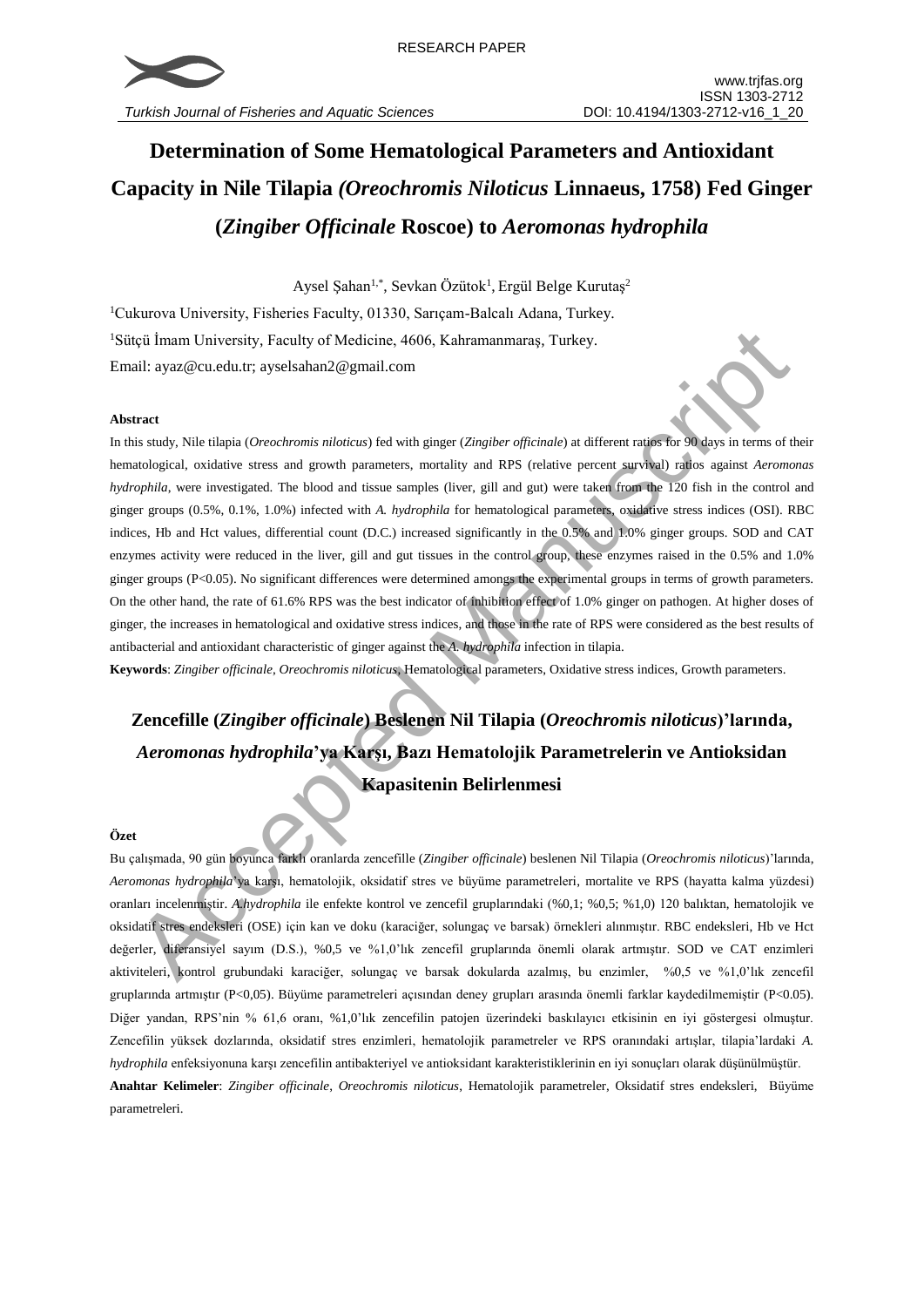

# **Introduction**

In aquaculture, the irresponsible use of various chemotherapeutics, especially antibiotics used in the prevention and treatment of bacterial infection, inhibits the development and enhancement of the immune system and has also led to resistance of the bacteria and temporal and economic losses (Dügenci et al., 2003). Vitamins, chitin, chitosan, glucans, microorganisms, and herbal extracts used against the development of bacterial resistance are natural organic immunostimulants that are easy to find, cheap, environment friendly and have no health-threatening effects on humans and animals (Kumar et al., 2011).

*Aeromonas hydrophila* utilized to occur experimental infection belong to *Vibrionaceae* family and it is an oppurtunistic bacteria causing fish illness in fresh and salty waters, especially in waste waters. Motile *Aeromonas* species are bacteria which are present in the environments in which fish aquaculture is done especially in warm waters and it leads to mortality in significant rate. Stress is an important factor in occuring and distributing of the illness (Harikrishnan ve Balasundaram, 2005).

Ginger (*Zingiber officinale* Roscoe), one of the oldest known sources of herbal therapy, contains flavonoids, steroids, alkaloids, shogaols, gingerols, zingeron, vitamins, carotenoids, and polyphenols. Ginger also has antifungal, antiviral, antibacterial, anti-inflammatory, and antioxidant effects on many living creatures, including humans and fish and is a significant immunostimulant that degrades free radicals (Nya and Austin, 2009a; Otunola et al., 2010). Apines-Amar et al. (2012) reported that ginger and similar immunomodulators that had been applied before disease cause evident increased viability and decreased mortality. Khafagy et al. (2014) have reported that ginger provides significant additions to enforce the immune system on catfish in their study. In aquaculture systems, many studies were conducted on plant extracts, including green tea (*Camellia sinensis*), ginger (*Zingiber officinale*), rosemary (*Rosmarinus officinalis*), garlic (*Allium sativum*), nettle (*Viscum album*), and cumin (*Nigella sative*) against many fish pathogens, including *A. hydrophila*. According to the results obtained by applying mixtures of these plant extracts with feed, growth due to appetite, enhancement of the immune system, improvements in the hematological picture, decrease in mortality, inhibition of Gram (+) and Gram (-) bacteria, and increase in the antioxidant enzyme activation for defense in the body were determined (Yılmaz and Ergün, 2012; Dörücü et al., 2009; Abdel-Tawwab et al., 2010; El-Sayed et al., 2014; Khafagy et al., 2014). **EXERENCI PAPER**<br>
Someonly of Fighnesia and Aquatic Someons<br>
DOE: 10.4184/1303-2712-v18 (SNN 1030-2712-12 (SNN 1030-2712-V18 (SNN 1030-2712-V18 (SNN 1030-2712-V18 (SNN 1030-2712-V18 (SNN 1030-2712-V18 (SNN 1030-2712-V18 (S

In this study, the effects of powdered ginger, administered as a mixture with the feed, on the hematological profile, antioxidant capacity with growth parameters and mortality rates in tilapia against *Aeromonas hydrophila* were detected.

# **Materials and Methods**

# **Experimental Animals and Design**

In this study, healthy cultured 180 Nile tilapia (*Oreochromis niloticus)* provided from Cukurova University Fisheries Faculty, Freshwater Fish Research Station with initial body weights of  $25.61\pm0.03$  g and lengths of 12.40±0.09 cm were used. Fish were stocked in twelve, 3000 L cylindrical-conic tanks in flowthrough freshwater system. The experimental fish were divided into four groups according to ginger-added doses such as 0.0 (control), 0.1%, 0.5%, and 1.0% in three replications.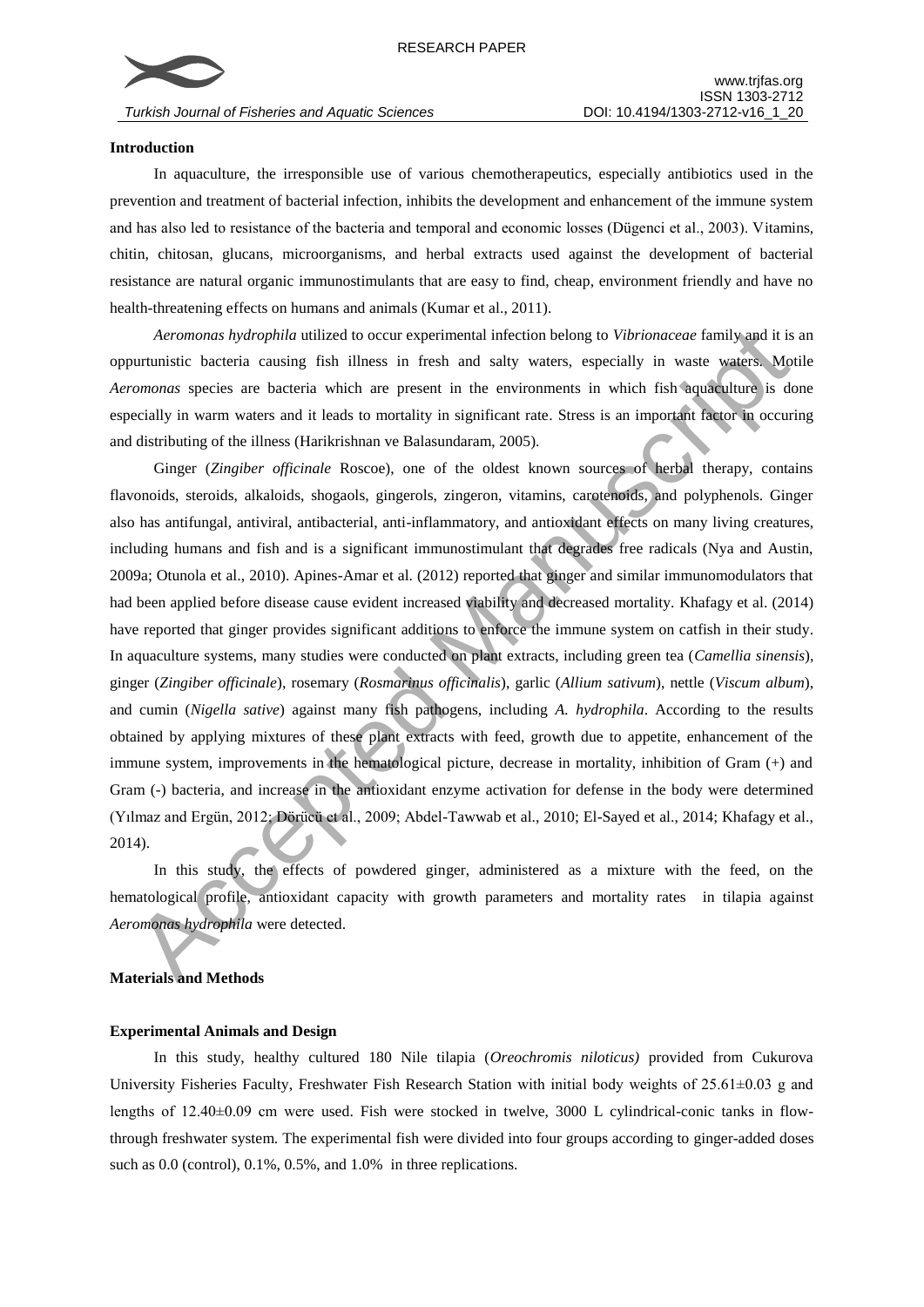

During a one-week adaptation period, the fish were fed with a control diet consisting of 2% of their body weights and with the experimental feed containing ginger extracts for 90 days (He et al., 2015). At the end of 90 days, the fish were undergone to a health examination, and the *A. hydrophila* pathogen was injected into all ginger treated groups. By the 5th day when disease symptoms were emerged in all the ginger groups, 120 fish in the experimental groups were examined for its hematological parameters and oxidative stress indices (OSI). On the other hand, 60 fish were left in the tanks in order to be observed for the intergroup mortality and RPS rates. During the study, 10 mL/L 40% phenoxyethanol (Sigma, USA) was applied to the fish for 4-5 minutes before the analyses (Velisek et al., 2007). Yellow Springs Instrument (YSI, Yellow Springs, OH, USA) mark oxygenmeter was used during the measurements. Water temperature  $(25.8\pm0.2^{\circ}\text{C})$  and oxygen levels  $(6.0\pm0.3)$ mg/L) in the tanks were constant during the experiment.

# **Preparation of Ginger Extracts and Fish Diet**

Powdered ginger was bought from Plant Products Marketing. Powdered ginger materials were softened for 2 h with the help of a rotating water bath at 90 °C. After filtration, extracts were lyophilized. Ginger was mixed with distilled water and sprayed on the basal diet provided by the Pınar Feed Factory (Dügenci et al., 2003). Experimental diets were prepared in 0.0%; 0.1%; 0.5%, and 1.0% concentrations, respectively**.** The diets were dried in the air and, subsequently, moisture, ash, crude protein, and crude fat analyses were performed (Bligh and Dryer, 1959).

# **Bacterial Strain and Challenge Study**

The *A. hydrophila* was strain (Eastern Fish Disease Laboratory, Leetown, WV, USA) that was used in this assay was stored at -80 °C in a glycerol solution. This strain, which was kept at -80 °C, was inoculated on tryptone soy agar (TSA) (Sigma Chemical Co., Germany), and bacterial culture was left to grow for 24 h at 27 °C on TSA medium. Later, this strain was inoculated in tryptone soy broth (TSB) (Sigma Chemical Co., Germany). Bacterial culture was again left to grow for another 24 h at 27 °C on TSB medium, and finally the culture broth was centrifuged and washed with serum physiologic. Bacterial density in serum physiologic was counted by the agar plate-spread method as inoculated with serial dilution on TSA (Güven and Demirel Zorba, 2011). In *in vitro* analysis, for prepared bacteria dilution done bacterial cfu amount, as a result it was calculated (between 30 and 300 number of bacterial colonies). Then, the bacterial suspension was stored at 4 °C until use. A. *hydrophila* was applied at 100 μL at a concentration of 1.89×10<sup>9</sup> cfu/mL<sup>-1</sup>, Fish put life at risk without the need to determine LD 50. And the bacterial suspension in serum physiologic was inoculated intraperitoneally by using a 1 mL insulin syringe in all experimental groups after 90 days. All the specimens treated were observed for their response against the injected bacterial strain. Clinical observations were performed in the control and ginger groups from 48 hours following the application. **EXERENCI PAPER**<br>
Source of the control of Findmens and Aquatic Sources<br>
DOI: 10.4184/1303-2712-v18<br>
During a one-week adaptation period, the find were fed with a control diet consisting of 2% of their bo<br>
physicals with

# **Disease resistance**

*A. hydrophila* was cultured, harvested and challenged as described above. Mortalities were recorded from 60 fish in the experimental groups (0.0% (control), 0.5%, 0.1%, 1.0% ginger groups) daily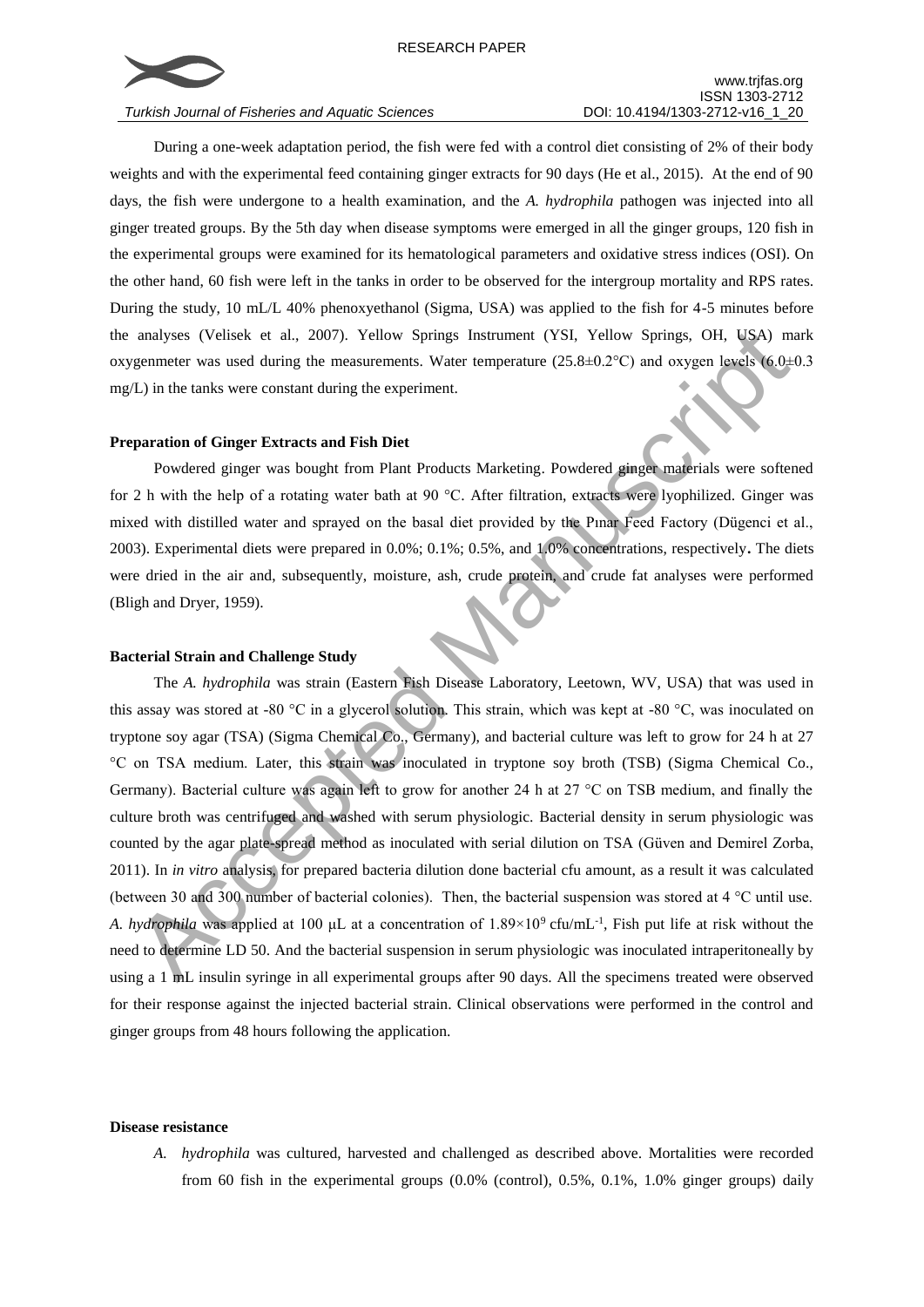

during 15 days after infections. Then, *A. hydrophila* were reisolated from the liver, gill and gut of all dead fish. Relative percent survival (RPS) was calculated by using formula of Ellis (1988),

$$
RPS = 1 - \frac{(\text{Percent mortality in treated group})}{(\text{Percent mortality in control group})} \times 100
$$

# **Growth Parameters**

In all experimental fish samples, the initial body weight (IBW), final body weight (FBW), and lengths were measured using a ruler and a balance (0.001 g sensitivity). Specific growth rates (SGR) and condition factor (CF) were calculated as follows:

> $SGR = 100 \times \frac{\ln[FBW(g)] - \ln[IBW(g)]}{\frac{1}{2}}$ time interval (days)

 $CF = \frac{Weight(g)}{[Length(g)]}$  $\frac{100 \text{ kg}}{\text{[Length (cm)]3}} \times 100$  (Laird and Needham, 1988)

# **Hematological Analyses**

Blood samples were taken from caudal veins and stored in tubes containing EDTA at 4 °C until the period of analyses (Blaxhall and Daisley, 1973). Erythrocyte (RBC) and leukocyte (WBC) analyses were performed in Thoma microslides using Natt-Herrick solution (Natt and Herrich, 1952). Cyanmethemoglobin and microhematocrit methods were used to determine hemoglobin (Hb) and hematocrit (Hct). Erythrocyte indices were calculated as: **EXECUTE AND THE CONSULTERED AND THE CONSULTERED AND SEARCH (WE USE ARE SEARCH AND SEARCH (SEARCH AND SEARCH AND SEARCH AND SEARCH AND SEARCH AND SEARCH AND SEARCH AND SEARCH AND SEARCH AND SEARCH AND SEARCH AND SEARCH AN** 

MCV (Mean Corpuscular Volume)  $(\mu^3) = (Het)(\%) \div RBC(10^6/mm^3) \times 10$ 

MCH (Mean Corpuscular Hemoglobin) (pg) = Hb (g/100 mL) ÷ RBC ( $10^6$ /mm<sup>3</sup>) × 10

MCHC (Mean Corpuscular Hemoglobin Concentration) = Hb (g/100 mL) ÷ (Hct) (%) × 100 (Stolen et al., 1994).

Blood smears were also prepared, dried in air and stained with May-Grünwald and Giemsa stains to identify the WBC type as lymphocyte, monocyte, neutrophil, and eosinophil (Fujimaki and Isoda, 1990).

# **Measurement of Oxidative Stress Indices**

After the emergence of the symptoms following the injections, homogenates were prepared for SOD, CAT, and MDA analyses from the liver, gills, and gut tissues and the measurements were performed with spectrophotometric methods. MDA level in the tissue samples was measured with the TBA and expressed as nmoles/mg protein. The protein concentration of the tissue samples was measured with a Spectronic-UV 120 spectrophotometer with the method of Lowry (Lowry et al., 1951). CAT activity was determined by measuring the decrease in the hydrogen peroxide concentration at 230 nm by the method of Beutler (Beutler, 1975) and expressed as U/mg protein. SOD activity was measured in the tissue samples according to the method described by Fridovich (Fridovich, 1995) and expressed as U/mg protein.

# **Statistical Analyses**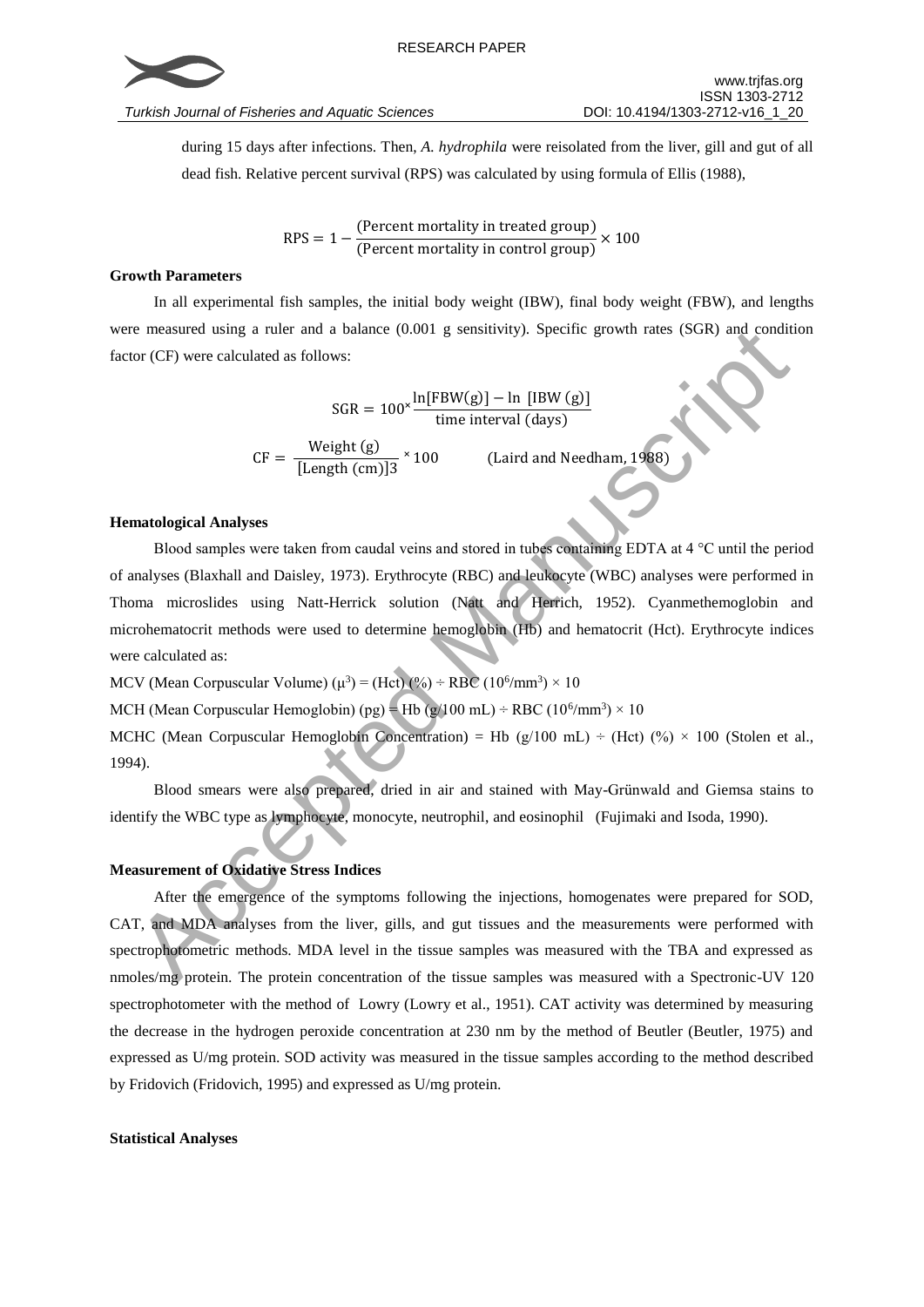

One-way analyses of variance was applied using SPSS statistics 17.0 software (Erol, 2010). The data were expressed as the mean± standard deviations (mean±SD). For all statistical tests, P<0.05 was considered statistically significant.

# **Results**

The results of moisture, ash, crude fat, and crude protein analyses for ginger and basal feed (control) groups are presented in Table 1. According to the feed analyses results, there were no significant differences among the experimental groups (P>0.05) (Table 1). On the other hand, there were no statistical differences in IBW (Initial Body Weight), FBW (Final Body Weight), and SGR (Specific Growth Rate) values of tilapia between the control and the ginger groups (P>0.05) (Table 2).

# **Clinical and Necropsy Findings of Fish**

In the clinical examinations of the control fish, lethargy and less feed acceptability were determined at the 48th hour. On the other hand, in the 0.1 and 0.5% ginger groups hyperemic areas in the fin base, erosions in the caudal fin and fin tips, and discoloration of skin were observed from the 5th day. No symptoms were observed in the 1.0% ginger group in necropsy examinations, whereas erosions in the gill filaments; mucus accumulation, enlarged liver, gall bladder, and intestines, color change, liquid accumulation and hyperemic areas in kidney tissues were observed in the necropsy examination of the control group (Figure 1).

# **Hematological Parameters**

In our study, significant increases in RBC, Hct, Hb and RBC indices were observed in the groups containing higher ratios of ginger compared to the control group (Table 3) (P<0.05). On the other hand, WBC and percentage share of lymphocytes, monocytes, neutrophil and eosinophil cells, which form the first step of the body defense, and basic elements of the non-specific immune system, increased significantly with the increasing effect of ginger (P<0.05) (Table 4). Blood smears from the experimental groups did not reveal any swelling, shrinkage or other deformations in blood cells. **EXERCIANCH PAPER**<br>
Someony analyses of variance was applied using SPSS surfaces 100: 10.4184/303-2712-v18 -12<br>
One-way analyses of variance was applied using SPSS surfaces 17.0 setwore (Erol, 2010). The discussion of the

# **Oxidative Stress Indices (OSI)**

In our study, SOD and CAT enzyme levels were significantly increased in all tissues with increased ratios of ginger (P<0.05). MDA values did not change significantly in gill tissue (P $>0.05$ ), whereas MDA values gradually decreased in liver and gut tissues in increased ratios of ginger (P<0.05) (Table 5). In our research, 1.0% ginger concentration increased SOD and CAT levels in all tissues while decreasing MDA levels in liver and gut tissues.

# **Disease resistance**

RPS (Relative Percent Survival), survival and mortality ratios were calculated for all experimental groups and shown in Table 6. The low mortality of 46.7% and 33.3% were recorded in fish treated with 0.5 and 1% with ginger supplementation diets to provide maximum protection. However, cumulative mortality was high in fish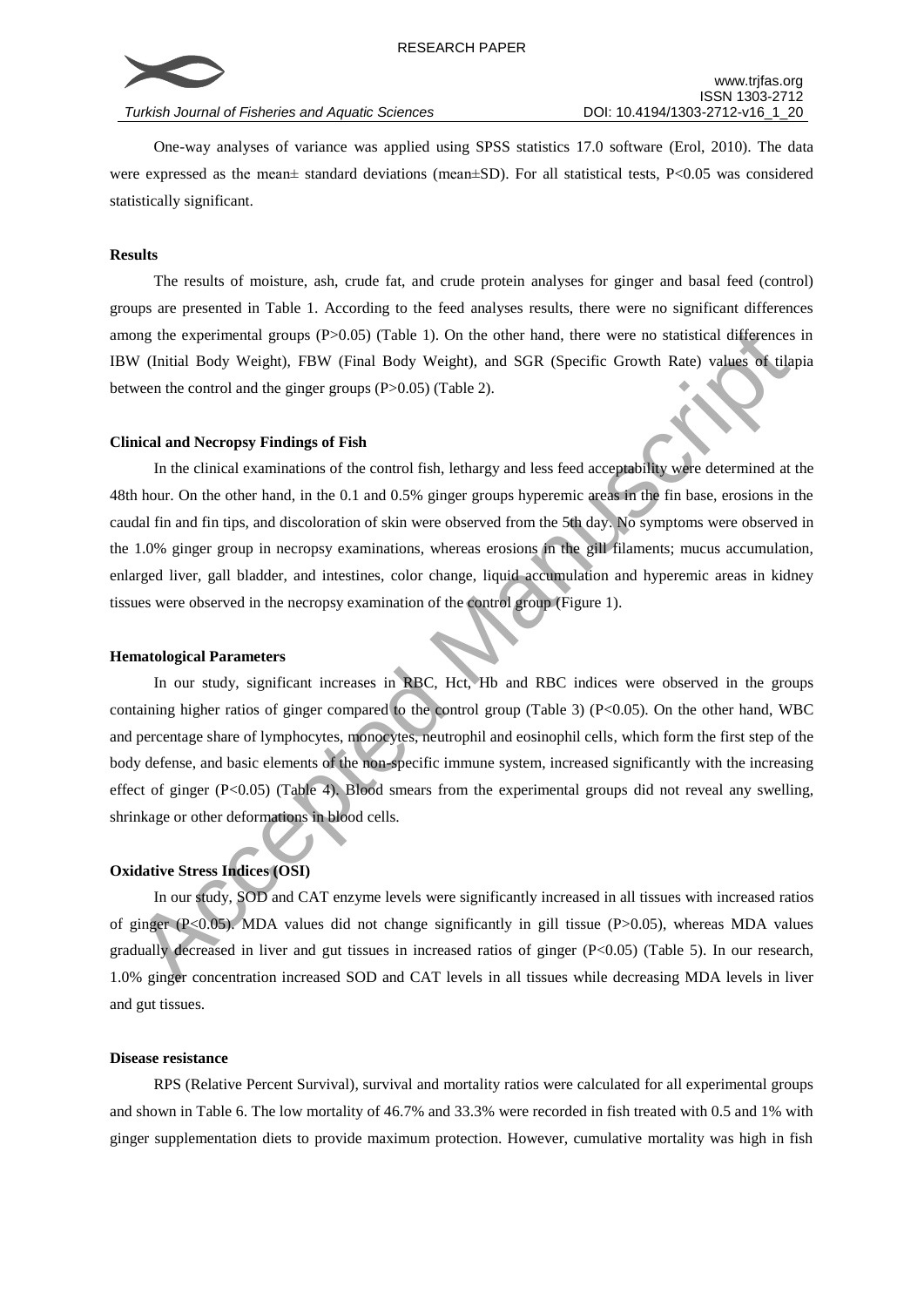

treated with 0.0% (control) and 0.1% of ginger supplementation feeds of 86.7% and 73% mortality for 15 days.

# **Discussion**

(Table 6)

Ginger has been known to be an important immunomodulator, high antioxidant activity, and gastrointestinal effects. In previous studies performed, ginger is safety used for human, animal, fish, environmental health, antihepatotoxic, an appetizer, and it has an important effect on growth (Sivaram et al., 2004). El-Sayed et al.(2014) determined important increases in growth performances at a ratio of 5% of the body weights in tilapia fed with ginger (1%) four times a day. He et al. (2015) reported that feeding with 2% of the body weight ratio was suggested in Tilapia (*O. niloticus*) in terms of liver enzymes and health indicator hematological parameters compared to a 6% feeding ratio. Daily feeding ratios applied during our study were selected after considering the studies on healthy fish (El-Sayed et al., 2014; He et al., 2015; Talpur et al., 2013), and no problem was encountered regarding the appetite and feed acceptibility of the fish. However, it was found that ginger, which is reported to have appetizing, growth-stimulating effects on fish species, had no significant effects on the growth parameters in feeding with 2% of the body weight of the fish in our study. EXAMBLE THE SEARCH PAPER<br>
Source of the present and Aquatic Sources<br>
1900: 10.4184/1303-2712-v16<br>
Noti 0.07% (control) and 0.1% of ginger supplementation feeds of 86.7% and 73% mortality for 15 de<br>
1906: 10.4184/1303-2712-

In profilactive studies on fish, it has been reported that immunostimulants enhanced the general defense system and decreased the mortality against pathogens and increased the viability rate (Khafagy et al., 2014; Nya and Austin, 2009b; Maqsood et al., 2011). The results in our study on the effects of 1.0% ginger, an important antibacterial agent, were compatible with those obtained in various studies (Nya and Austin, 2009a; El-Sayed et al., 2014; Talpur et al., 2013). Hematological parameters are used to provide information about the health and physiological status of fish, feeding conditions and water quality in which they live (Fazio et al., 2013). WBC, RBC, Hct, and Hb values are particularly recommended on a routine basis to monitor the health of the stock in fish farms. In the previous study on the effects of herbal immunostimulants on hematology and the immune system, it has been reported that plants bioactive substances caused an increase in blood cells counts, and this triggered the immune system and enchanced a natural defense in distinct fish species (Nya and Austin, 2009a; Talpur et al., 2013; Ajeel and Faragi, 2013; Haghighi and Rohani, 2013).

In our study, significant increases have been reported in the leukocyte cells and their indices that are both natural defense cells and in the RBC, Hb and Hct, especially in 1.0% ginger group. These elevations determined in the hematological parameters support the findings obtained by the investigators concerning the subject.

In long-term feeding studies conducted with ginger, it has been reported that hematological parameters were stimulated for the prevention of disease, and consequently interrelated positive effects were observed amongs the parameters (Ajeel and Faragi, 2013; Aly et al., 2008). In a study on *Oncorhynchus mykiss*, it was reported that WBC counts increased, phagocytic cells were activated, and the fish became more resistant to infectious diseases at the end of a 12-weeks feeding period with ginger (Haghighi and Rohani, 2013). Following a similar feeding period in our study, positive increases were determined in hematological parameters which support the health and naturel defense of the fish. The increases in lymphocytes, monocytes, neutrophils, and eosinophils, which are the basic elements of the defense system, showed the effect of ginger in body defenses and this was also confirmed in the other studies. The 0.5% and 1.0% ratios of ginger not only increased the percentages of lymphocyte, monocyte, neutrophil, and eosinophil in *O. niloticus* but also decreased the mortality,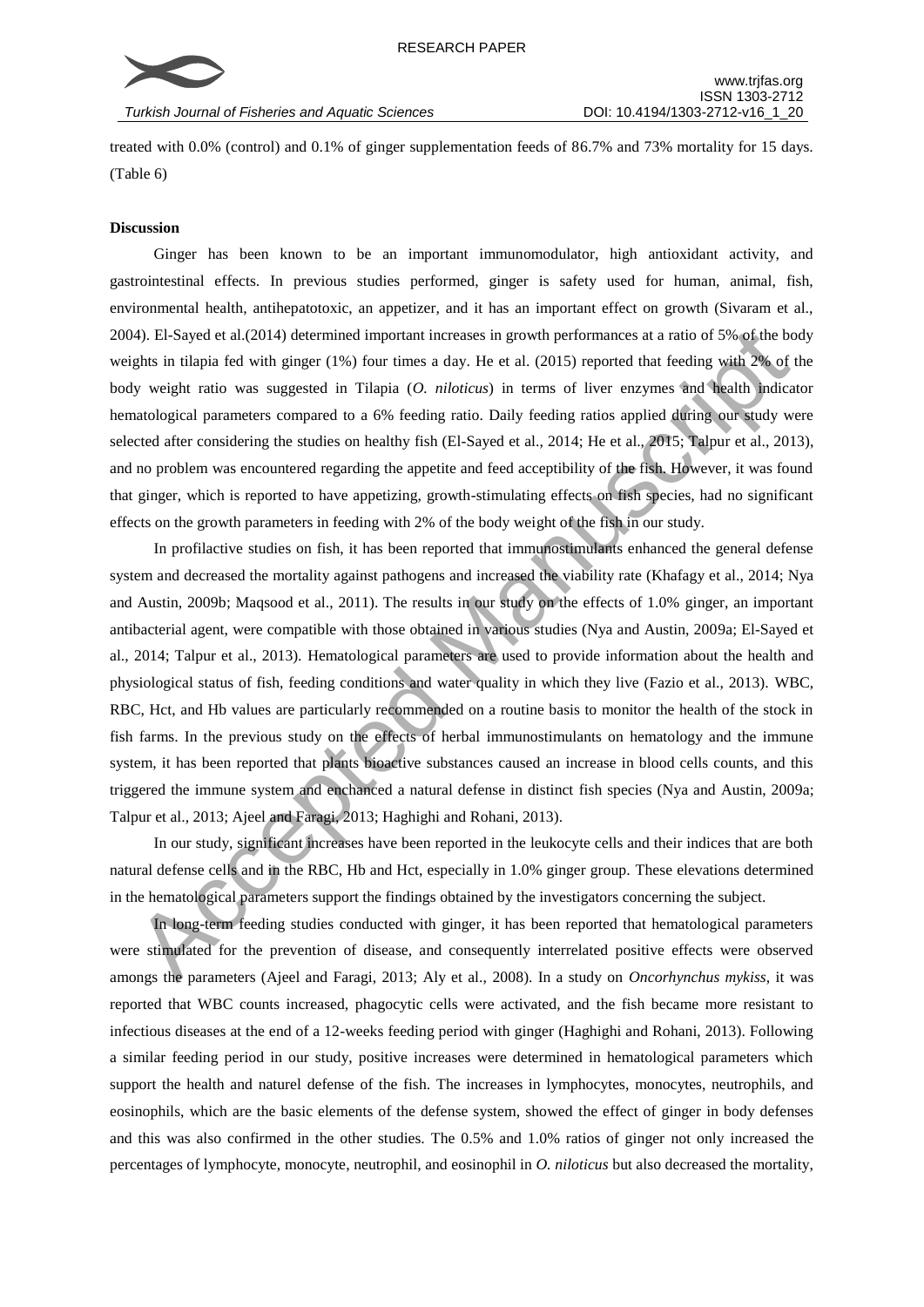

and these were regarded as the best indicators for coping with the pathogen in our study. Various studies pointed out that ginger is a strong antioxidant which has protective, regenerative, and function-enhancing features by maintaining the degradation of the free radicals (Mallikarjuna et al., 2008; Lebda et al., 2012). Live organisms affected by pathogens and various stress factors are exposed to free radicals caused by oxidative stress, and the living organisms are protected from these free radicals as a result of the activities of the antioxidant system. The most important indicators of these activities are the increase in the SOD and CAT enzyme levels (He et al., 2015; Livingstone, 2001; Ritola et al., 2002). Amongs antioxidant enzymes, SOD is considered as the first line of defense against oxygen toxicity due to its inhibitory effects on oxyradical formation. The dismutation of the superoxide anion radical is catalyzed by SOD into water and hydrogen peroxide after which SOD is detoxified by CAT (Manno et al., 1985). Secombes and Oliver (1997) reported that SOD reached higher levels against free radicals formed as a result of defense mechanisms including respiratory burst, during bactericidal activity. Malondialdehyde (MDA), which is one of the end products of lipid peroxidation caused by oxygen free radicals, is an important oxidative stress indicator which shows the degree of lipid peroxidation. On the other hand, the increase in MDA levels is one of the important indicators of the damage occurred in the body at the cellular level (Yagi, 1984). Lebda et al. (2012) reported that phenolic compounds of ginger (gingerols, shogaols, volatile oils, flavonoids, and phenolic ketone derivatives) promote antioxidant activity against free radicals and inhibit lipid peroxidation. In our study, high MDA values obtained in the lowest ginger dose (0.1%) and the control group are also the indicators of the increase in free radicals in these groups. In a similar study, it has been reported that MDA levels decreased and antioxidant enzymes activity (SOD and CAT) increased in tilapia in groups in which garlic, an herbal immunostimulator, was used intensively (Metwally, 2009). Our study results show that antioxidant enzymes (SOD and CAT) increased their activity probably therefore MDA levels decreased in the experimental groups with increased ginger levels. It was emphasized that this may be associated with various bioactive substances (shagol, gingerols, zingeron, etc.) which are found in the composition of ginger and they provide an antioxidant property to the ginger. RESEARCH PAPER<br>
We will be some and Aquatic Sources<br>
Units (1868) 1963-211 (2002-211)<br>
these verte regarded as the best indicators for coping with the pathogen in our study, Various studies point<br>
that appear is a strong

In our study, important results were obtained regarding the effects of ginger on *A. hydrophila,* a pathogen that causes high mortality and serious economic losses in many freshwater fish in the aquaculture industry. At higher doses of ginger (0.5% and 1.0%), the increase observed in the ratios of RPS against *A. hydrophila* and increase determined in OSI values are the best evidence of the fact that the health of tilapia is stimulated and consequently it provided defense against the pathogen by inhibiting it. This study examined the health effects of feeding fish with ginger-added diet in aquaculture systems, resistance formation against diseases, antibacterial and antioxidant properties that would cope with the oxidative stress and provided a perspective on this subject.

# **Acknowledgement**

This research was supported by the Academic Research Projects Unit of Cukurova University (Project Number: SÜF-2010-YL-21).

# **References**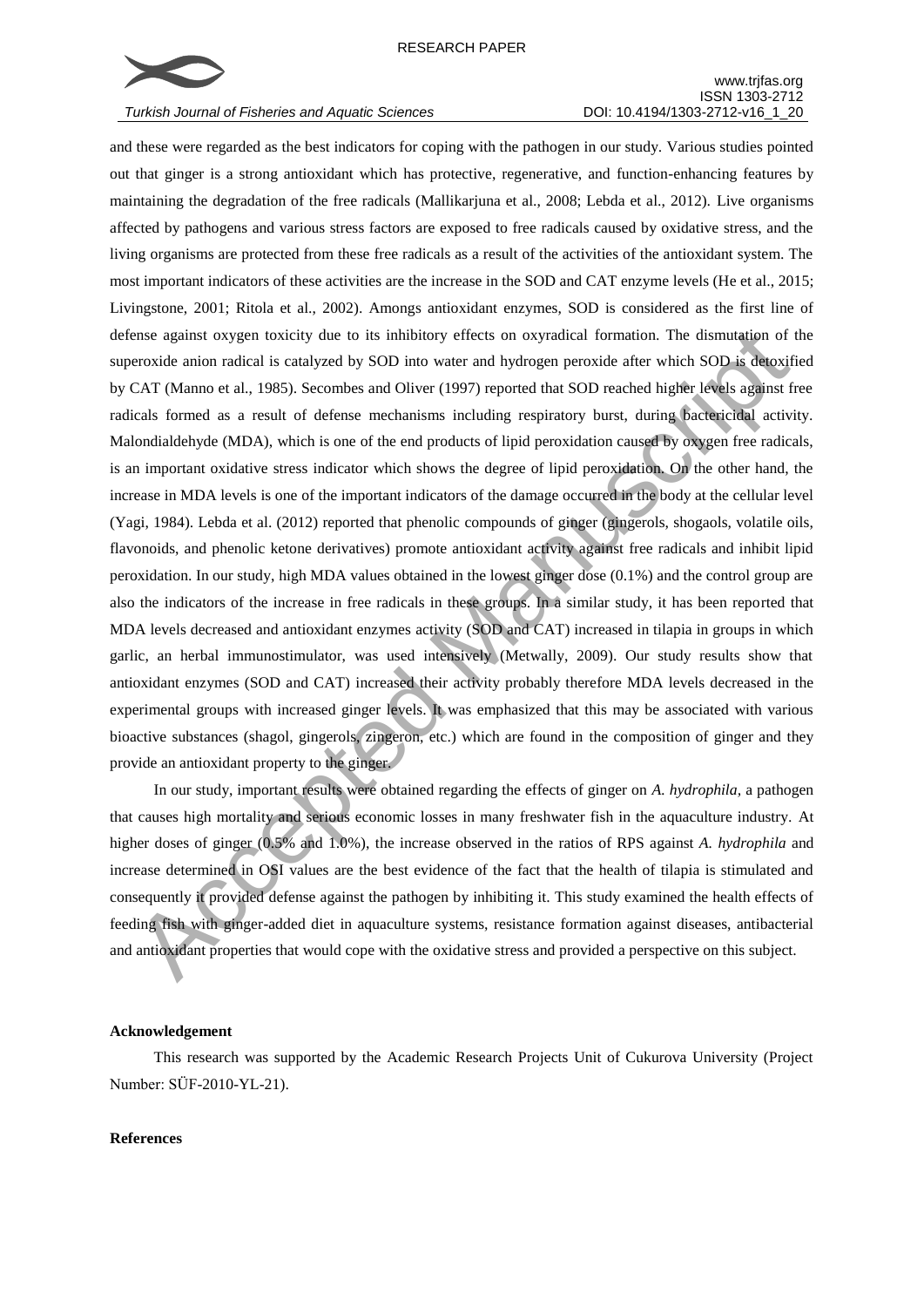

- Abdel- Tawwab, M., Ahmad, H.M., Seden, M.E. and Sakr, S.F.M. 2010. Use of green tea, *Camellia sinensis* L*.*, in practical diet for growth and protection of Nile Tilapia, *Oreochromis niloticus L.*, against *Aeromonas hydrophila*infection. Journal of The World Aquaculture Society, 41: 203-213. doi: 10.1111/j.1749-7345.2010.00360.x.
- Ajeel, S.G. and Al-Faragi, J.K. 2013. Effect of ginger, *Zingiber officinale* and garlic, *Allium sativum* to enhance health of common carp, *Cyprinus carpio*. [The Iraqi Journal of Veterinary Medicine, 37: 59–62.](https://www.google.com.tr/url?sa=t&rct=j&q=&esrc=s&source=web&cd=2&ved=0ahUKEwi8vMrYwu_JAhVCCCwKHX_vCrsQFggjMAE&url=http%3A%2F%2Fwww.iasj.net%2Fiasj%3Ffunc%3Dfulltext%26aId%3D78647&usg=AFQjCNHxC_UkR1PwjE-ygpu2ywtIx32k6g&sig2=DiYcsqNSu3rFhwmWxfU7Ow)
- Aly, S.M.,Ahmed, Y.A.G., Ghareeb, A.A.A and Mohamed, M.F. 2008. Studies on *Bacillus subtilis* and *Lactobacillus acidophilus*, as potential probiotics, on the immune response and resistance of tilapia, *Oreochromis niloticus,* to challenge infections. Fish Shellfish Immunology, 25: 128-36. doi: [10.1016/j.fsi.2008.03.013.](http://dx.doi.org/10.1016/j.fsi.2008.03.013)
- Apines-Amar, M.J.S., Amar, E.C., Faisan, J.P.Jr., Pakingking, R.V.Jr. and Satoh, S. 2012. Dietary onion and ginger enhance growth, hemato-immunological responses, and disease resistance in Brown marbled grouper, *Epinephelus fuscoguttatus*. Aquaculture, Aquarium, Conservation & Legislation Bioflux, 4: 231-239.
- Beutler, E. 1975. Red cell metabolism, a manual of biochemical methods. Grune and Straton Press, New York, 112–114 pp.
- Blaxhall, P.C. and Daisley, K.W. 1973. Routine hematological methods for use with fish blood. Journal of Fish Biology, 5: 771–781.
- Bligh, E. G. and Dyer, W. J. 1959. A rapid method of total lipid extraction and purification. Canadian Journal of Biochemistry and Physiology, 37: 911-917. doi: 10.1139/o59-099.
- Dörücü, M., Özesen Çolak, S., İspir, U., Altınterim, B. and Celayir, Y. 2009. The effect of black cumin seeds, *Nigella sativa*, on the immun response of rainbow trout, *Oncorhynchus mykiss*. Mediterranean Aquaculture Journal, 2: 1-7.
- Dügenci, S., Arda, N. and Candan, A. 2003. Some medical plants as immunostimulant for fish. Journal of Ethnopharmacology, 88: 99-106. doi: 10.1016/S0378-8741(03)00182-X.
- Ellis, A. E. 1988. General principles of fish vaccination. In: Ellis. A. E. (ed.) Fish vaccination. Academic Press, London, 1- 19.
- El-Sayed, H.M., Hakim, Y. and El-Sayed, B.M. 2014. Dietary effect of ginger, *Zingiber officinale* Roscoe on growth performance, immmune response of Nile tilapia, *Oreochromis niloticus* and disease resistance against *Aeromonas hydrophila*. Abbassa International Journal for Aquaculture, 7: 35-52. doi: 10.5829/idosi.wjfms.2014.06.02.83202. RESE[A](https://www.google.com.tr/url?sa=t&rct=j&q=&esrc=s&source=web&cd=1&cad=rja&uact=8&sqi=2&ved=0ahUKEwj1toTxmujKAhXoK5oKHczvD9EQFggdMAA&url=http%3A%2F%2Fwww.journals.elsevier.com%2Fmarine-pollution-bulletin%2F&usg=AFQjCNGPOklDAL9i0iVy0bZLHsg62tAbGw)RCH PAPER<br>
We at the constrained of Findments and Aquatic Sources<br>
United United States (Section 2002-2013)<br>
States (Section 2011-10.1184)<br>
States ([Ma](https://www.google.com.tr/url?sa=t&rct=j&q=&esrc=s&source=web&cd=1&cad=rja&uact=8&ved=0ahUKEwi0i_f3l-jKAhXMDZoKHeCfCisQFggdMAA&url=http%3A%2F%2Fwww.annualreviews.org%2Fjournal%2Fbiochem&usg=AFQjCNFelVNJyEFi4lTjzlCKN0VSUVsW4Q)nuscript Research Constrained Manuscript Research Constrained Cons
- Erol, H. 2010. Statistical dataanalyses with SPSS package program. Nobel Publications, Adana, 167-210 pp.
- Fazio, F., Marafioti, S.,Torre, A., Sanfilippo, M., Panzera, M. and Faggio, C. 2013. Haematological and serum protein profiles of Mugil cephalus: effect of two different habitats. Ichthyological Research, 60 (1): 36-42. Doi: 1007/s10228- 012-0303-1
- Fridovich, I. 1995. Superoxide radical and superoxide dismutases. Annual Review of Biochemistry, 64: 97–112. doi: 10.1146/annurev.bi.64.070195.000525.
- Fujimaki, Y. and Isoda, M. 1990. Fine-structural study of leukocytes in the goldfish, *Carassius auratus*. Journal of Fish Biology, 36: 821-831. doi: 10.1111/j.1095-8649.1990.tb05630.x.
- Güven, S. and Demirel Zorba, N.N. 2011. Genel mikrobiyoloji ve laboratuar klavuzu. Nobel Publications, Ankara, 228 pp.
- Haghighi, M. and Rohani, M.S. 2013. The effects of powdered ginger, *Zingiber officinale* on the haematological and immunological parameters of rainbow trout *Oncorhynchus mykiss*. J. Journal of Medicinal Plant and Herbal Therapy Research,1: 8-12.
- Harikrishnan, R. and Balasundaram, C., 2005. Modern Trends in *Aeromonas hydrophila* Disease Management with Fish. Reviews in Fisheries Science, 13(4): 281-320. Doi: 10.1080/10641260500320845
- He, J., Qiang, J., Gabriel, N.N., Xu, P. and Yang, R. 2015. Effect of feeding-intensity stress on biochemical and hematological indices of GIFT tilapia, *Oreochromis niloticus*. Turkish Journal of Fisheries and Aquatic Sciences, 15: 305-312. doi: 10.4194/1303-2712-v15\_2\_12.
- Khafagy, A.A.R., Hamza, M.I., Algammal, A.M. and Reham, M.T. 2014. Effects of some immune-stimulants on Catfish immune response against *Aeromonas hydrophila*. Global Animal Science Journal-GASJ, 1(4): 94-100. Doi: 10.5281/zenodo.26737
- Kumar, G., Karthik, L. and Bhaskara, R.K.V. 2011. A review on pharmacological and phytochemical properties of *Zingiber officinale.* Journal of Pharmacy Research, 4: 2963-2966.
- Laird, L. and Needham, T. 1988. Salmon and trout farming. Ellis Horwood Limited, Chichester, 15-31 pp.
- Lebda, M.A., Taha, N.M., Korshom, M.A., Mandour, A.E.A. and El-Morshedy, A.M. 2012. Biochemical effect of ginger on some blood and liver parameters in male New Zealand rabbits. Journal of Animal and Feed Research, 2: 197-202.
- Livingstone, D.R. 2001. Contaminant-stimulated reactive oxygen species production and oxidative damage in aquatic organisms. Marine Pollution Bulletin, 42: 656-666. doi: 10.1016/s0025-326x(01)00060-1;
- Lowry, O.H., Rosenbrough, W.J., Fair, H.L. and Randall, R.J. 1951. Protein measurement with folin phenol reagent. Journal of Biological Chemistry, 195: 265–275.
- [Mallikarjuna, K.](http://www.ncbi.nlm.nih.gov/pubmed/?term=Mallikarjuna%20K%5BAuthor%5D&cauthor=true&cauthor_uid=18182172)[,Sahitya, C.P.](http://www.ncbi.nlm.nih.gov/pubmed/?term=Sahitya%20Chetan%20P%5BAuthor%5D&cauthor=true&cauthor_uid=18182172)[,Sathyavelu, R.K.](http://www.ncbi.nlm.nih.gov/pubmed/?term=Sathyavelu%20Reddy%20K%5BAuthor%5D&cauthor=true&cauthor_uid=18182172) and [Rajendra, W.](http://www.ncbi.nlm.nih.gov/pubmed/?term=Rajendra%20W%5BAuthor%5D&cauthor=true&cauthor_uid=18182172) 2008. Ethanol toxicity: Rehabilitation of hepatic antioxidant defense system with dietary ginger. [Fitoterapia,](http://www.ncbi.nlm.nih.gov/pubmed/18182172) 79: 174-8. doi: 10.1016/j.fitote.2007.11.007.
- Manno, M., Bertazzon, A., Burlina, A. and Galzigna, L. 1985. Interaction of low doses of ionizing radiation and carbon tetrachloride on liver superoxide dismutase and glutathione peroxidase in mice. Enzyme, 34: 107-112.
- Maqsood, S., Singh, P., Samoon, M.H. and Munir, K. 2011. Emerging role of immunostimulants in combating the disease outbreak in aquaculture. International Aquatic Research, 3: 147–163.
- Metwally, M.A.A. 2009. Effects of garlic, *Allium sativum* on some antioxidant activities in Tilapia, *Oreochromis niloticus*. World Journal of Fish and Marine Sciences, 1: 56-64.
- Natt, M.P. and Herrick, C.A. 1952. A new blood diluent for couting the erytrocytes and leukocytes of the chicken. [The](https://www.google.com.tr/url?sa=t&rct=j&q=&esrc=s&source=web&cd=4&cad=rja&uact=8&ved=0ahUKEwjoxuSem-jKAhXIhiwKHUSpBvgQFggoMAM&url=https%3A%2F%2Fwww.jstage.jst.go.jp%2Fbrowse%2Fjpsa&usg=AFQjCNEYiA1WMQwoaScJA1-FqbNGvGwSFQ)  [Journal of Poultry Science,](https://www.google.com.tr/url?sa=t&rct=j&q=&esrc=s&source=web&cd=4&cad=rja&uact=8&ved=0ahUKEwjoxuSem-jKAhXIhiwKHUSpBvgQFggoMAM&url=https%3A%2F%2Fwww.jstage.jst.go.jp%2Fbrowse%2Fjpsa&usg=AFQjCNEYiA1WMQwoaScJA1-FqbNGvGwSFQ) 31: 735-738.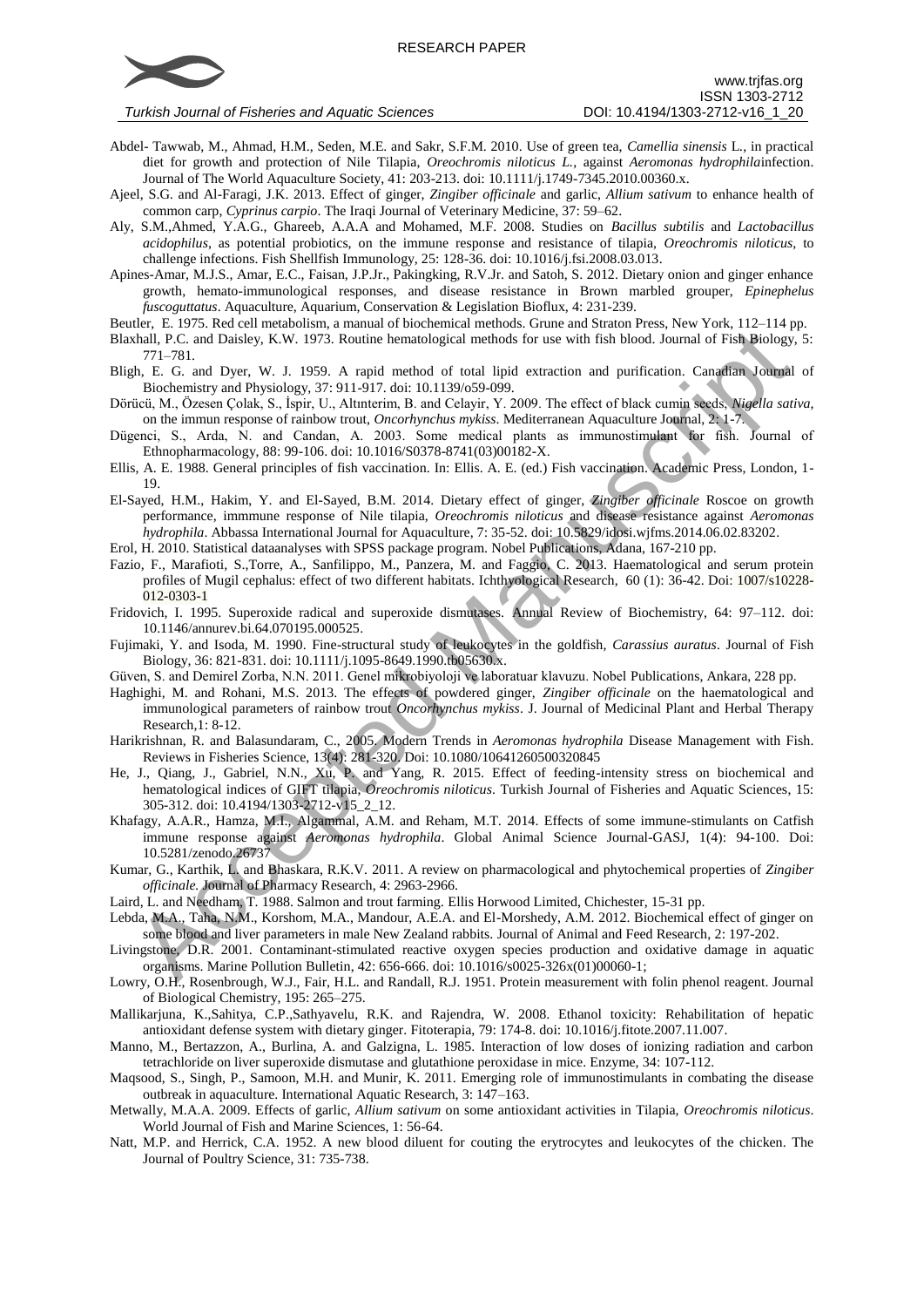

- Nya, E. and Austin, B. 2009a. Use of dietary ginger, *Zingiber officinale* Roscoe, as an immunostimulant to control *Aeromonas hydrophila* infections in rainbow trout, *Oncorhynchus mykiss.* Journal of Fish Diseases, 32: 971-977. doi: 10.1111/j.1365-2761.2009.01101.x.
- Nya, E.J. and Austin, B. 2009b. Use of garlic, *Allium sativum* to control *Aeromonas hydrophila* infection in rainbow trout, *Oncorhynchus mykiss* Walbaum. Journal of Fish Diseases, 32: 963–970. doi: 10.1111/j.1365-2761.2009.01100.x.
- Otunola, G.A., Oloyede, O.B., Oladiji, A.T. and Afolayan, A.J. 2010. Comparative analyses of the chemical composition of three spices, *Allium sativum* L., *Zingiber officinale* Rosc. and *Capsicum frutescens* L. commonly consumed in Nigeria. African Journal of Biotechnology, 9: 6927–6931. doi: 10.5897/AJB10.183.
- Ritola, O., Tossavainen, K., Kiuru, T., Lindstorm-Seppa, P. and Molsa, H. 2002. Effect of continuous and episodic hyperoxia on stress and hepatic glutathione levels in one-summer old rainbow trout, *Oncorhynchus mykiss*. [Journal of Applied](https://www.google.com.tr/url?sa=t&rct=j&q=&esrc=s&source=web&cd=1&cad=rja&uact=8&ved=0ahUKEwj14a7vm-jKAhVDWywKHdFzCuoQFggdMAA&url=http%3A%2F%2Fonlinelibrary.wiley.com%2Fjournal%2F10.1111%2F(ISSN)1439-0426&usg=AFQjCNFOpEfiGVH__CO61OCR-sTS4eIN6w)  [Ichthyology,](https://www.google.com.tr/url?sa=t&rct=j&q=&esrc=s&source=web&cd=1&cad=rja&uact=8&ved=0ahUKEwj14a7vm-jKAhVDWywKHdFzCuoQFggdMAA&url=http%3A%2F%2Fonlinelibrary.wiley.com%2Fjournal%2F10.1111%2F(ISSN)1439-0426&usg=AFQjCNFOpEfiGVH__CO61OCR-sTS4eIN6w) 18: 159– 164. doi: 10.1046/j.1439-0426.2002.00324.x.

Secombes, C.J. and Olivier, G. 1997. Furunculosis. Academic Press, New York, 269-296 pp.

- Sivaram, V., Babu, M.M., Immanuel, G., Murugadass, S., Citarasu, T. and Marian, M.P. 2004. Growth and immune response of juvenile greasy groupers, *Epinephelus tauvina* fed with herbal antibacterial active principle supplemented diets against *Vibrio harveyi* infections. Aquaculture, 237: 9–20. doi: 10.1016/j.aquaculture.2004.03.014.
- Stolen, S.J, Fletcher, T.C., Rowley, A.F., Zelikoff, J.T., Kaattari, S.L. and Smith, S.A. 1994. Techniques in Fish Immunology. Fish Immunology Technical Communications. SOS Publications, Virginia–Maryland, 197 pp.
- Talpur, A.D., Ikhwanuddin, M. and Bolong, A-M A. 2013.Nutritional effects of ginger, *Zingiber officinale* Roscoe on immune response of Asian sea bass, *Lates calcarifer* and disease resistance against *Vibrio harveyi*. Aquaculture, 400: 46–52. doi: 10.1016/j.aquaculture.2013.02.043.
- Velisek, J., Wlasow, T., Gomulka, P., Svobodova, Z. and Novotny, L. 2007. Effect of 2-Phenoxyethanol anaesthesia on sheatfish, *Silurus glanis*. Veterinary Medicina, 52: 103-110.
- Yagi, K. 1984. Assay for plasma lipid peroxidase. Methods in Enzymology, 109: 328-331. doi: 10.1016/S0076- 6879(84)05042-4.
- Yılmaz, S. and Ergün, S. 2012. Effects of garlic and ginger oils on hematological and biochemical variables of sea bass *Dicentrarchus labrax*. J Aquat Anim Health. Dec, 24 (4): 219-24. doi: 10.1080/08997659.2012.711266.

**ACCES**<br> **ACCES** ACCES AND ACCESS AND ACCESS AND ACCESS AND ACCESS AND ACCESS AND ACCESS AND ACCESS AND ACCESS AND ACCESS AND ACCESS AND ACCESS AND ACCESS AND ACCESS AND ACCESS AND ACCESS AND ACCESS AND ACCESS AND ACCESS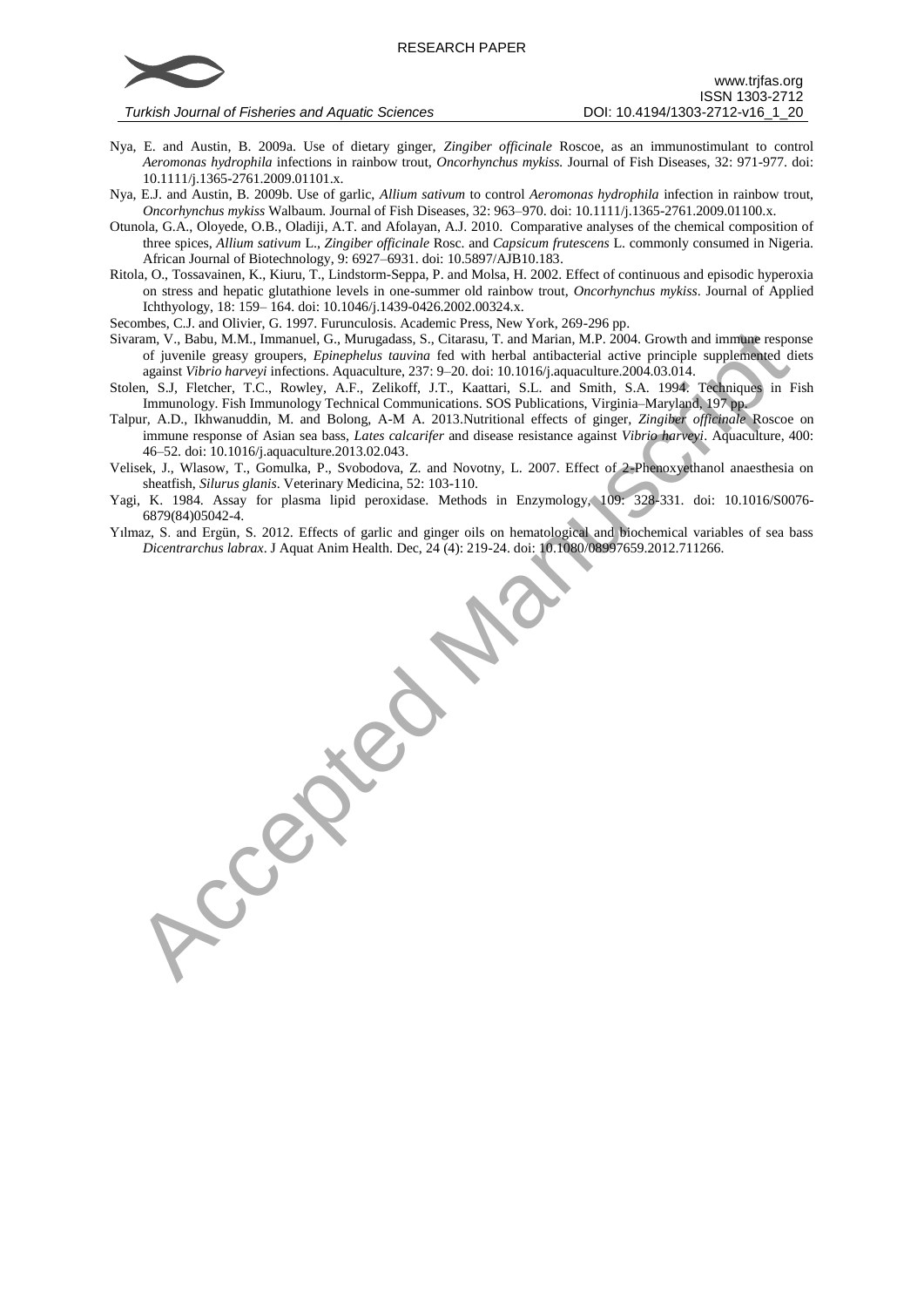

| Experimental<br><b>Diets</b> |                  | Moisture<br>(% ) | Ash<br>(% )     | Crude Protein<br>(% ) | Crude Fat<br>(% ) |  |
|------------------------------|------------------|------------------|-----------------|-----------------------|-------------------|--|
| <b>Basic Diet</b>            | 0.0<br>(Control) | $8.13 \pm 0.04$  | $8.13 \pm 0.06$ | $43.75 \pm 0.02$      | $21.36 \pm 1.74$  |  |
|                              | 0.1              | $8.09 \pm 0.08$  | $8.09 \pm 0.02$ | $43.85 \pm 1.59$      | $21.06 \pm 1.73$  |  |
| Ginger<br>$(\% )$            | 0.5              | $8.38\pm0.03$    | $8.38 \pm 1.24$ | $44.90 \pm 0.42$      | $22.38 \pm 1.24$  |  |
|                              | 1.0              | $8.95 \pm 1.00$  | $8.95 \pm 0.09$ | $43.64\pm0.32$        | $22.05 \pm 1.56$  |  |

**Table 2-** Growth parameters of Nile Tilapia fed with ginger at different ratios. IBW: Initial Body Weight; FBW: Final Body Weight; SGR: Specific Growth Rate; CF: Condition Factor.

|                       |                                                      |                                                                                                                                                                            | <b>RESEARCH PAPER</b> |                       |                              |                                  |
|-----------------------|------------------------------------------------------|----------------------------------------------------------------------------------------------------------------------------------------------------------------------------|-----------------------|-----------------------|------------------------------|----------------------------------|
|                       |                                                      | urkish Journal of Fisheries and Aquatic Sciences                                                                                                                           |                       |                       | DOI: 10.4194/1303-2712-v16_1 | www.trjfas<br><b>ISSN 1303-2</b> |
|                       | le 1- The content of nutrients in experimental diets |                                                                                                                                                                            |                       |                       |                              |                                  |
| Experimental<br>Diets |                                                      | Moisture<br>(% )                                                                                                                                                           | Ash<br>(% )           | Crude Protein<br>(% ) | Crude Fat<br>(% )            |                                  |
| <b>Basic Diet</b>     | 0.0<br>(Control)                                     | $8.13 \pm 0.04$                                                                                                                                                            | $8.13 \pm 0.06$       | 43.75 ± 0.02          | 21.36±1.74                   |                                  |
|                       | 0.1                                                  | $8.09 \pm 0.08$                                                                                                                                                            | $8.09 \pm 0.02$       | 43.85±1.59            | $21.06 \pm 1.73$             |                                  |
| Ginger<br>(% )        | 0.5                                                  | $8.38 \pm 0.03$                                                                                                                                                            | $8.38 \pm 1.24$       | 44.90±0.42            | 22.38±1.24                   |                                  |
|                       | 1.0                                                  | $8.95 \pm 1.00$                                                                                                                                                            | $8.95 \pm 0.09$       | $43.64 \pm 0.32$      | $22.05 \pm 1.56$             |                                  |
|                       | The results were given as mean $\pm$ S.D.            |                                                                                                                                                                            |                       |                       |                              |                                  |
|                       |                                                      | le 2- Growth parameters of Nile Tilapia fed with ginger at different ratios. IBW: Initial Body Weight; FBW: Final<br>ght; SGR: Specific Growth Rate; CF: Condition Factor. |                       |                       |                              |                                  |
| Experimental          | Diets                                                | <b>IBW</b><br>g                                                                                                                                                            | <b>FBW</b><br>g       | <b>SGR</b><br>% day   |                              | CF<br>$g/cm^3$                   |
| <b>Basic Diet</b>     | 0.0<br>(Control)                                     | $25.61 \pm 0.09$                                                                                                                                                           | 77.65±3.49            | 57.82±3.51            |                              | $1.80 \pm 1$                     |
|                       | 0.1                                                  | $25.57 \pm 0.05$                                                                                                                                                           | 77.84±3.84            | 58.08±3.93            |                              | $1.82 \pm 0.65$                  |
| Ginger<br>(% )        | 0.5                                                  | 25.68±0.04                                                                                                                                                                 | 76.28±4.13            | $56.32 \pm 3.83$      |                              | $1.83 \pm 0.10$                  |
|                       | 1.0                                                  | 25.53±0.08                                                                                                                                                                 | 74.40±3.30            | 54.38±3.61            |                              | $1.86 \pm 0.69$                  |
|                       | he results were given as mean $\pm$ S.D.             | Accepted                                                                                                                                                                   |                       |                       |                              |                                  |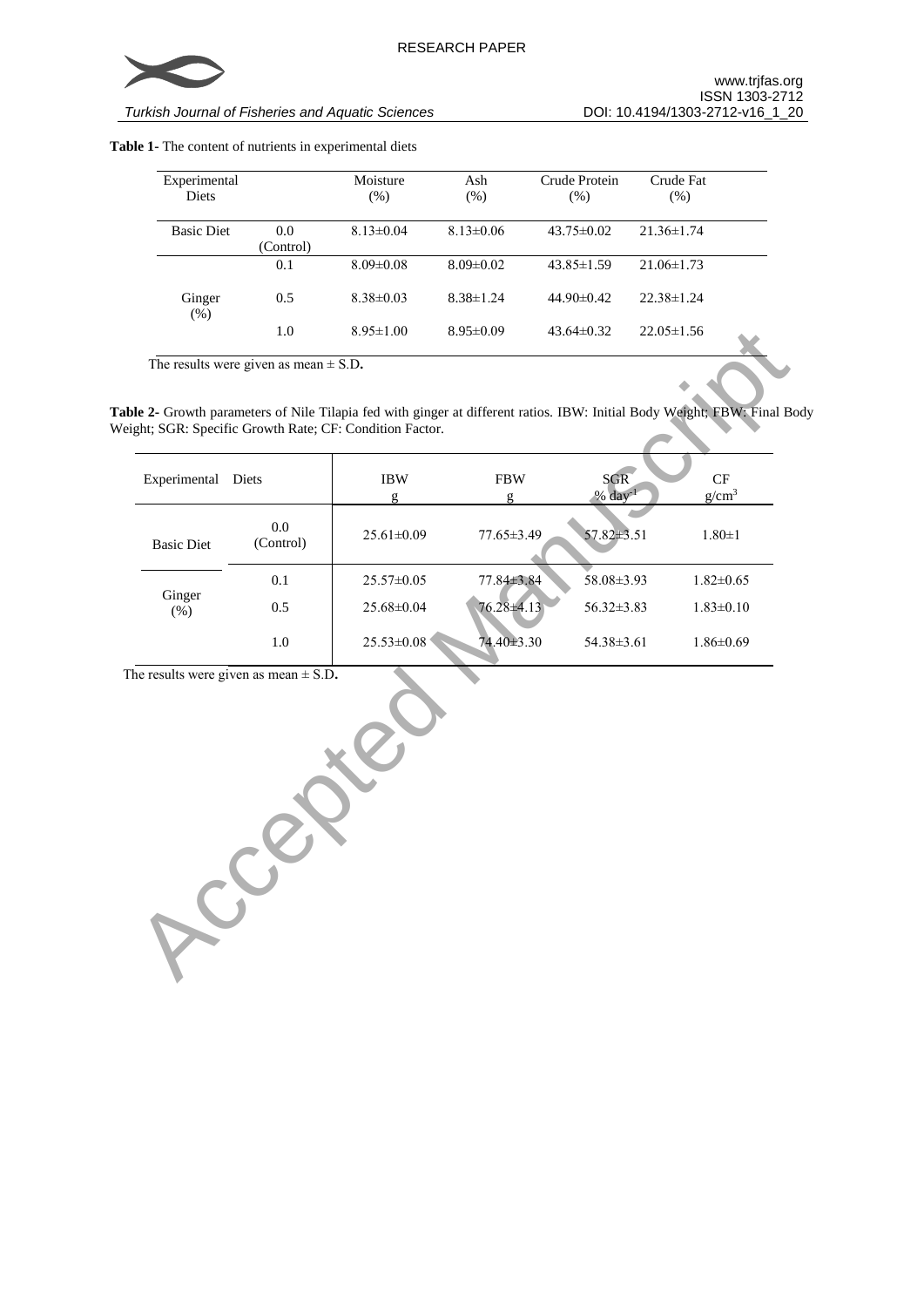#### *Turkish Journal of Fisheries and Aquatic Sciences*  www.trjfas.org ISSN 1303-2712 DOI: 10.4194/1303-2712-v16\_1\_20

|                       |                                                   |                              |                                                                                              | RESEARCH PAPER                  |                                   |                               |                               |
|-----------------------|---------------------------------------------------|------------------------------|----------------------------------------------------------------------------------------------|---------------------------------|-----------------------------------|-------------------------------|-------------------------------|
|                       | Turkish Journal of Fisheries and Aquatic Sciences |                              |                                                                                              | DOI: 10.4194/1303-2712-v16_1_20 | www.trjfas.org<br>ISSN 1303-2712  |                               |                               |
|                       |                                                   |                              | Table 3- Hematological profiles of infected Nile Tilapia fed with different levels of ginger |                                 |                                   |                               |                               |
|                       |                                                   |                              |                                                                                              |                                 | $\mathsf{R}\mathsf{B}\mathsf{C}$  | Indices                       |                               |
| Experimental<br>Diets |                                                   | RBC<br>$(10^6/\text{mm}^3)$  | $\rm Hb$<br>(g/dL)                                                                           | Hct<br>$(\% )$                  | $\operatorname{MCV}$<br>$(\mu^3)$ | $\operatorname{MCH}$<br>(Pg)  | $\rm MCHC$<br>(% )            |
| <b>Basic Diet</b>     | 0.0 (Control)                                     | $1.62{\pm}0.22^{\mathrm{a}}$ | $5.79{\pm}1.00^{\mathrm{a}}$                                                                 | $32.16 \pm 3.31$ <sup>a</sup>   | $186.39 \pm 3.39^a$               | $35.71 \pm 2.65^a$            | $19.12 \pm 2.60$ <sup>a</sup> |
|                       | $0.1\,$                                           | $1.98{\pm}0.33^{\text{ab}}$  | $7.09{\pm}1.15^{\text{ab}}$                                                                  | $36.97 \pm 4.04^b$              | 188.72±3.93 <sup>a</sup>          | $5.78{\pm}2.60^{\mathrm{a}}$  | 19.37±2.79 <sup>a</sup>       |
| Ginger<br>(% )        | $0.5\,$                                           | $2.13 \pm 0.27$ <sup>b</sup> | $8.84 \pm 1.10^b$                                                                            | $40.41 \pm 3.72$                | $203.72 \pm 3.82^b$               | $41.52 \pm 2.76$ <sup>b</sup> | 22.39±2.37 <sup>b</sup>       |
|                       | $1.0\,$                                           | $2.00{\pm}0.24^{\mathrm{b}}$ | $8.89{\pm}1.02^{\mathrm{b}}$                                                                 | $40.04 \pm 2.14$                | $200.20 \pm 3.12^b$               | 43.45±2.64 <sup>b</sup>       | $22.85 \pm 2.63^b$            |
|                       |                                                   |                              |                                                                                              |                                 |                                   |                               |                               |
|                       |                                                   | $\mathcal{C}$                |                                                                                              |                                 |                                   |                               |                               |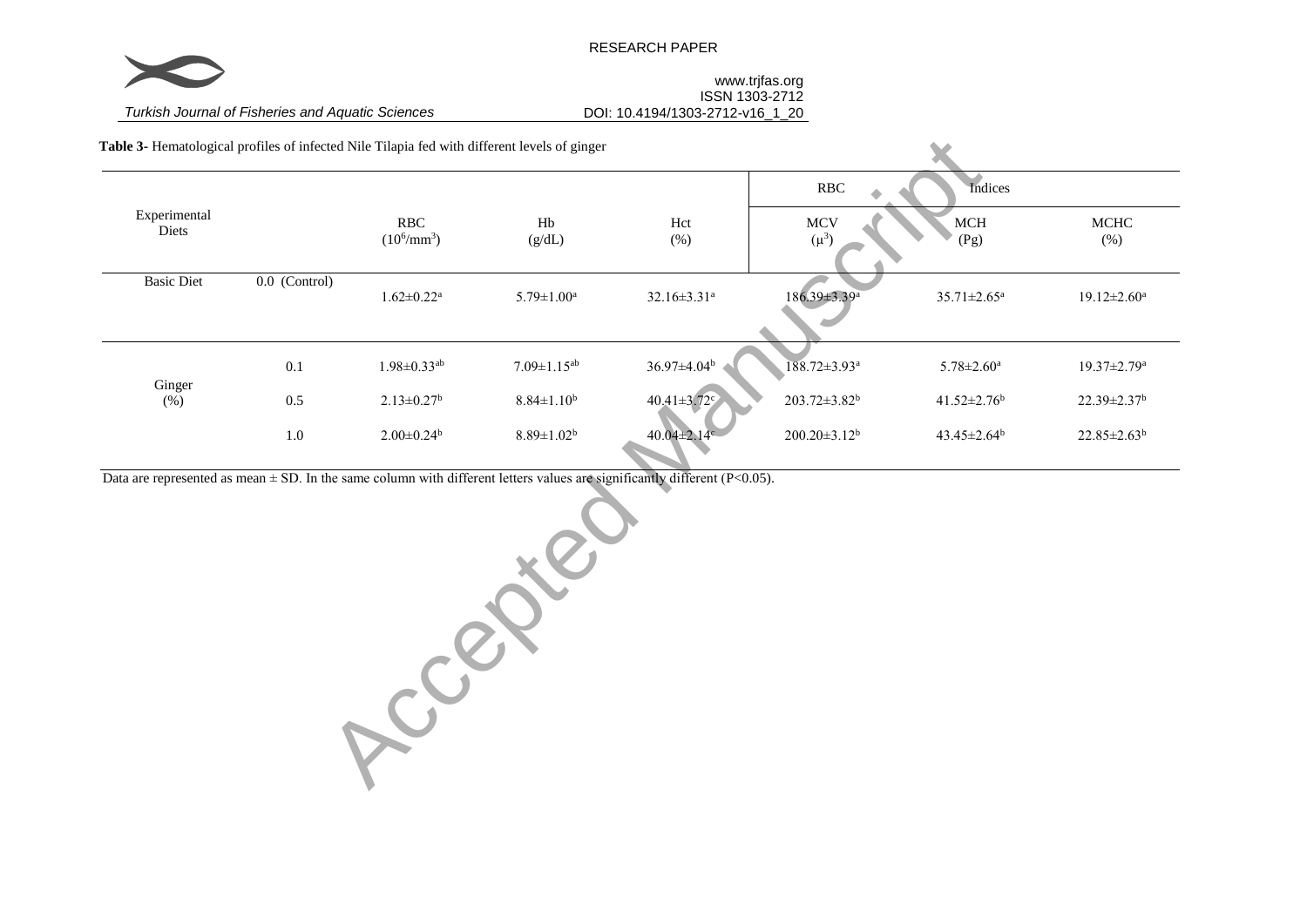| ISSN 1303-2712                  |  |
|---------------------------------|--|
| DOI: 10.4194/1303-2712-v16 1 20 |  |

|                       |          |                                    |                               | <b>WBC</b>                    | Indices                      |                              |
|-----------------------|----------|------------------------------------|-------------------------------|-------------------------------|------------------------------|------------------------------|
| Experimental<br>Diets |          | <b>WBC</b><br>$(10^3/\text{mm}^3)$ | Lymphocyte<br>(% )            | Monocyte<br>(% )              | Neutrophil<br>$(\%)$         | Eosinophil<br>$(\% )$        |
| <b>Basic Diet</b>     | 0.0      |                                    |                               |                               |                              |                              |
|                       | (Contr.) | $15.72 \pm 2.51$ <sup>a</sup>      | 41.62 $\pm$ 2.06 <sup>a</sup> | $42.32 \pm 3.74$ <sup>a</sup> | $1.71 \pm 0.24$ <sup>a</sup> | $0.00 \pm 0.00^a$            |
| Ginger                | 0.1      | $16.22 \pm 5.79$ <sup>a</sup>      | $50.39 \pm 3.04^b$            | 44.76±4.21 <sup>a</sup>       | $1.85 \pm 0.26^a$            | $0.54 \pm 0.18$ <sup>b</sup> |
| (% )                  | 0.5      | $22.22 \pm 4.50^b$                 | 53.05 $\pm$ 4.70 <sup>b</sup> | $46.17 \pm 3.11^{ab}$         | $3.00 \pm 0.84^b$            | $0.94 \pm 0.37$ <sup>c</sup> |
|                       | 1.0      | $22.27 \pm 6.47$ <sup>b</sup>      | 53.39±3.40 <sup>b</sup>       | $57.40 \pm 7.02$ <sup>c</sup> | $4.10 \pm 1.90^b$            | $1.68 \pm 0.69$ <sup>d</sup> |

|                       |                 |                                                   | <b>RESEARCH PAPER</b>                                                                    |                                                                                                                                  |                                 |                                  |
|-----------------------|-----------------|---------------------------------------------------|------------------------------------------------------------------------------------------|----------------------------------------------------------------------------------------------------------------------------------|---------------------------------|----------------------------------|
|                       |                 | Turkish Journal of Fisheries and Aquatic Sciences |                                                                                          |                                                                                                                                  | DOI: 10.4194/1303-2712-v16_1_20 | www.trjfas.org<br>ISSN 1303-2712 |
|                       |                 |                                                   | Table 4- Leukocyte profiles of infected Nile Tilapia fed with different levels of ginger |                                                                                                                                  |                                 |                                  |
|                       |                 |                                                   |                                                                                          | <b>WBC</b>                                                                                                                       | Indices                         |                                  |
| Experimental<br>Diets |                 | <b>WBC</b><br>$(10^3/\text{mm}^3)$                | Lymphocyte<br>(% )                                                                       | Monocyte<br>(% )                                                                                                                 | Neutrophil<br>$(\%)$            | Eosinophi<br>(% )                |
| <b>Basic Diet</b>     | 0.0<br>(Contr.) | $15.72 \pm 2.51$ <sup>a</sup>                     | 41.62 $\pm$ 2.06 <sup>a</sup>                                                            | 42.32±3.74 <sup>a</sup>                                                                                                          | $1.71 \pm 0.24$ <sup>a</sup>    | $0.00 \pm 0.00$                  |
| Ginger                | 0.1             | $16.22 \pm 5.79^{\mathrm{a}}$                     | 44.76±4.21ª<br>50.39 $\pm$ 3.04 <sup>b</sup>                                             |                                                                                                                                  | $1.85 \pm 0.26^a$               | $0.54 \pm 0.18$                  |
| $(\%)$                | 0.5             | $22.22 \pm 4.50^b$                                | 53.05±4.70 <sup>b</sup>                                                                  | $46.17 \pm 3.11^{ab}$                                                                                                            | $3.00 \pm 0.84$ <sup>b</sup>    | $0.94 \pm 0.37$                  |
|                       | 1.0             | $22.27 \pm 6.47$ <sup>b</sup>                     | 53.39 $\pm$ 3.40 <sup>b</sup>                                                            | 57.40±7.02 <sup>c</sup>                                                                                                          | $4.10 \pm 1.90^b$               | $1.68 \pm 0.69$                  |
|                       |                 |                                                   |                                                                                          | Table 5- Oxidative Stres Biomarkers in liver, gill and gut tissues of infected Nile Tilapia fed with different levels of ginger. |                                 |                                  |
|                       | Ginger<br>(% )  |                                                   | <b>MDA</b><br>(nmoles/mg protein)                                                        | CAT<br>(U/mg protein)                                                                                                            | SOD<br>(U/mg protein)           |                                  |
|                       | 0.0 (Control)   |                                                   | $0.19 \pm 0.05$                                                                          | $169.75 \pm 10.84$ <sup>a</sup>                                                                                                  | $12.76 \pm 0.41$ <sup>a</sup>   |                                  |
| Liver                 | $0.1\,$         |                                                   | $0.15 \pm 0.06$ <sup>c</sup>                                                             |                                                                                                                                  | $18.98 \pm 1.83$ <sup>a</sup>   |                                  |
|                       | $0.5\,$         |                                                   | $0.9 \pm 0.01^b$                                                                         | $268.61 \pm 12.84$ <sup>c</sup>                                                                                                  |                                 | $23.42 \pm 0.55^b$               |
|                       | $1.0\,$         |                                                   | $0.06{\pm}0.00^{^a}$                                                                     |                                                                                                                                  | $29.09 \pm 2.73^{b}$            |                                  |
|                       | 0.0 (Control)   |                                                   | $0.05 \pm 0.00$                                                                          | $55.96 \pm 1.91^{a}$                                                                                                             | $3.50 \pm 0.01$ <sup>a</sup>    |                                  |
| Gill                  | 0.1             |                                                   | $0.03 \pm 0.00$                                                                          | $108.16{\pm}7.89^{b}$                                                                                                            | $8.35 \pm 0.70^b$               |                                  |
|                       | 0.5             |                                                   | $0.02{\pm}0.00$                                                                          | $117.34 \pm 10.33$ <sup>c</sup>                                                                                                  | $12.33 \pm 1.97$ <sup>bc</sup>  |                                  |
|                       | $1.0\,$         |                                                   | $0.03{\pm}0.00$                                                                          | $124.34 \pm 14.54$ <sup>c</sup>                                                                                                  | $19.49{\pm}0.98^\circ$          |                                  |
|                       | 0.0 (Control)   |                                                   | $0.23 \pm 0.00^{\circ}$                                                                  | $69.27{\pm}4.68^{a}$                                                                                                             | $21.60 \pm 1.40$ <sup>a</sup>   |                                  |
| Gut                   | 0.1             |                                                   | $0.21{\pm}0.04^\circ$                                                                    | $98.23 \pm 4.39^{b}$                                                                                                             | $27.99 \pm 2.00^{ab}$           |                                  |
|                       | 0.5             |                                                   | $0.12 \pm 0.01^{b}$                                                                      | $100.86 \pm 11.76^{b}$                                                                                                           | $33.72 \pm 2.31^b$              |                                  |
|                       | $1.0\,$         |                                                   | $0.08{\pm0.00}^{\mathrm{a}}$                                                             | $201.50\pm61.00$ <sup>c</sup>                                                                                                    | 58.16 $\pm$ 12.40 $^{\circ}$    |                                  |

Values are represented as mean  $\pm$  SD. In the same column with different letters values are significantly different (P<0.05).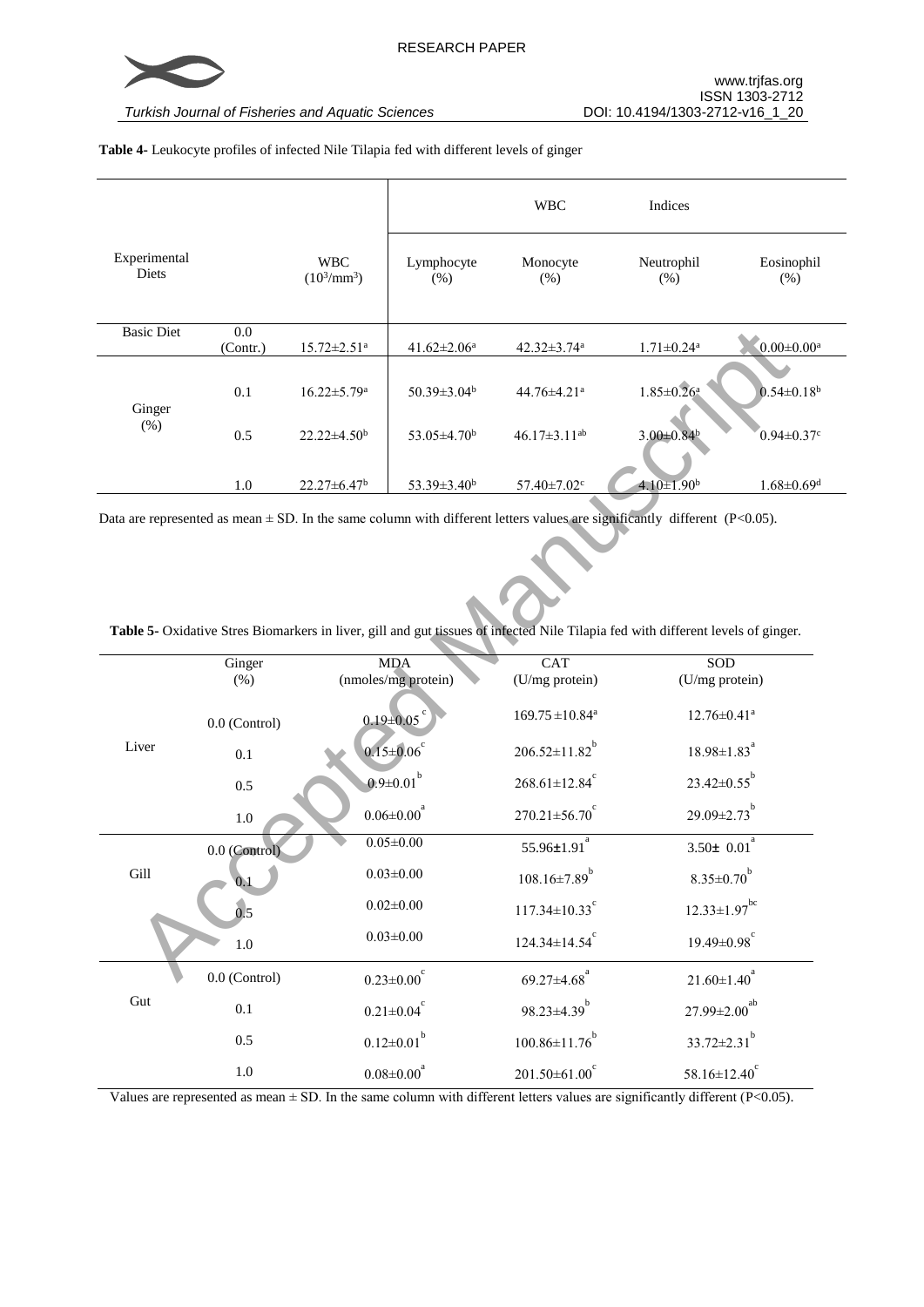

**Table 6-** Mortality Rate, Survival and Relative Percentage Survival (RPS) of Nile Tilapia fed with ginger at different ratios.

|                   |                      |                                                                                                                          | RESEARCH PAPER          |            |                                |  |
|-------------------|----------------------|--------------------------------------------------------------------------------------------------------------------------|-------------------------|------------|--------------------------------|--|
|                   |                      |                                                                                                                          |                         |            | www.trjfas.o<br>ISSN 1303-27   |  |
|                   |                      | urkish Journal of Fisheries and Aquatic Sciences                                                                         |                         |            | DOI: 10.4194/1303-2712-v16_1_2 |  |
|                   |                      |                                                                                                                          |                         |            |                                |  |
|                   |                      |                                                                                                                          |                         |            |                                |  |
|                   |                      | le 6- Mortality Rate, Survival and Relative Percentage Survival (RPS) of Nile Tilapia fed with ginger at different ratio |                         |            |                                |  |
| Experimental      | Diets                | Number of<br>observed fish                                                                                               | Mortality<br>$(\% )$    | Survival   | <b>RPS</b><br>(% )             |  |
| Basic<br>Diet     | $0.0\,$<br>(Control) | 15                                                                                                                       | 13 (86.7%) <sup>a</sup> | $\sqrt{2}$ | $\boldsymbol{0}$               |  |
|                   | $0.1\,$              | 15                                                                                                                       | $11(73%)^a$             |            | 15.8                           |  |
| Ginger<br>$(\% )$ | 0.5                  | 15                                                                                                                       | $7(46.7%)$ <sup>b</sup> | 8          | 46                             |  |
|                   | $1.0\,$              | 15                                                                                                                       | $5(33.3\%)^b$           | $10\,$     | 61.6                           |  |
|                   |                      | In the same column with different letters values are significantly different (P<0.05).                                   |                         |            |                                |  |
|                   |                      |                                                                                                                          |                         |            |                                |  |
|                   |                      | Creek                                                                                                                    |                         |            |                                |  |
|                   |                      |                                                                                                                          |                         |            |                                |  |
|                   |                      |                                                                                                                          |                         |            |                                |  |
|                   |                      |                                                                                                                          |                         |            |                                |  |